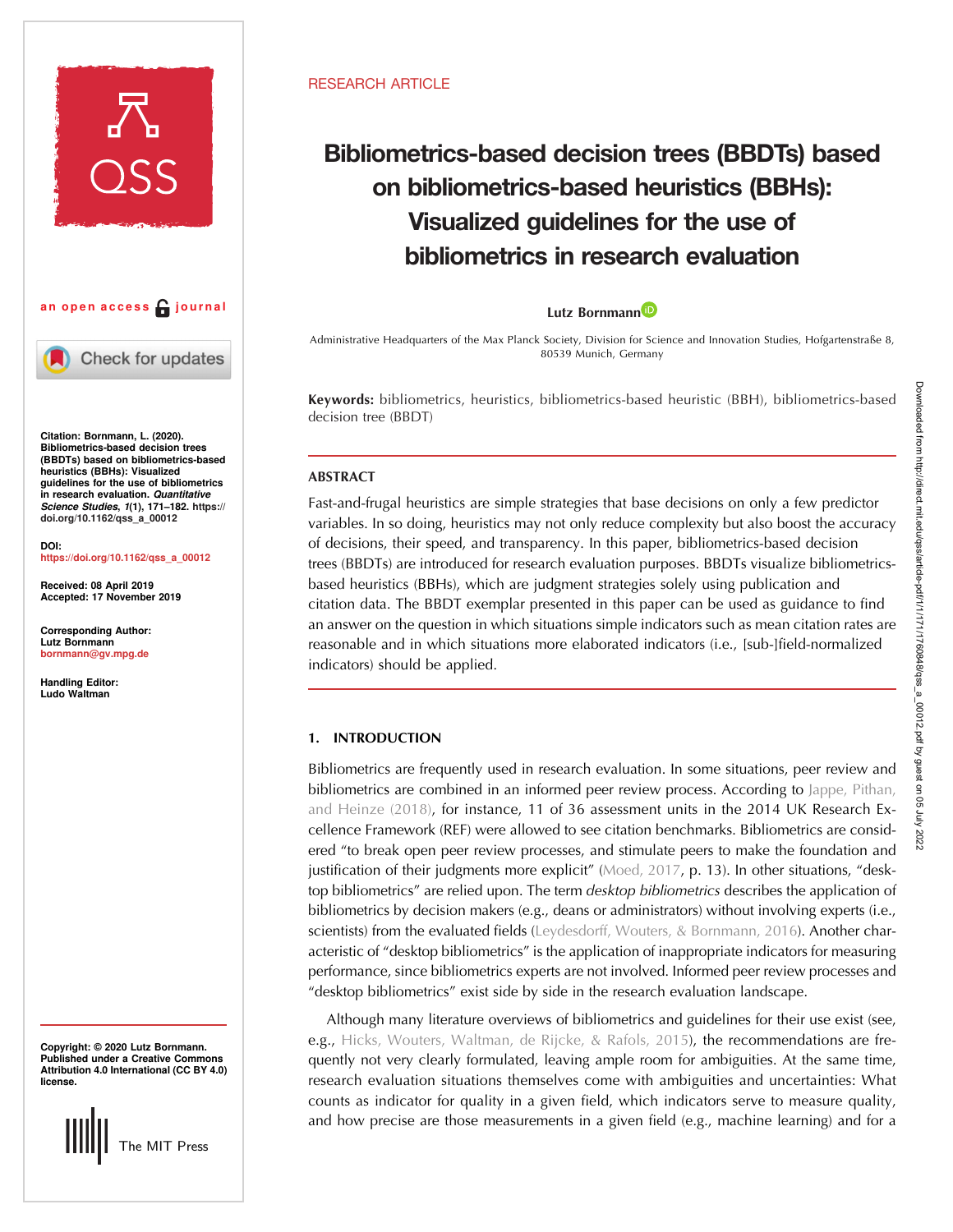given task (e.g., evaluate an individual scientist as opposed to a university)? What are the consequences if certain indicators are used, including politically at the level of the department or university concerned? In practice, often ad hoc decisions, local preferences and politics as well as the demands produced by a specific evaluation situation might dictate how bibliometrics are relied upon.

In the current paper, a decision tree is presented that can be used to decide how to use bibliometrics in research evaluation situations (with or without peer review). The decision tree is precisely formulated and transparent, making it easy to understand, communicate about, and actually use. The tree is grounded in available empirical evidence and applicable across fields.

# 2. BIBLIOMETRICS-BASED HEURISTICS (BBHS)

The decision trees introduced in this paper are fast-and-frugal heuristics. Such heuristics are simple decision strategies that ignore available information, basing decisions on only a few relevant predictor variables. In so doing, fast-and-frugal heuristics can not only aid reducing complexity but also make fast and transparent decisions; systematically ignoring (irrelevant) information also aids making accurate decisions ([Gigerenzer & Goldstein, 1996\)](#page-10-0). Decision trees are grounded in the fast-and-frugal heuristics framework [\(Gigerenzer, Todd, & ABC](#page-10-0) [Research Group, 1999\)](#page-10-0). That framework, originally developed within the cognitive and decision sciences, has fueled a large number of studies indicating that heuristics can help people make smart decisions in business, law, medicine, and many other task environments. For ex-ample, [Luan and Reb \(2017\)](#page-11-0) show that a significant proportion of managers use fast-and-frugal decision trees (lexicographic heuristics) to make performance-based personnel decisions. In these environments, the strategies achieved performance competitive with more complex approaches (e.g., multiple regression analyses).

Recently, [Bornmann and Marewski \(2019\)](#page-10-0) extended the fast-and-frugal heuristics framework to research evaluation and formulated a research program for investigating bibliometric-based heuristics (BBHs). BBHs characterize decision strategies in research evaluations based on bibliometrics data (publications and citations). Other data (indicators) besides bibliometrics are not considered. BBHs might be especially qualified for research evaluation purposes, because citations and other bibliometric data are deeply rooted in the research process of nearly every researcher: Researchers are being prompted to make all their results publicly available and embed the results in published research by citing the corresponding publications—research stands on the shoulders of giants (see [Merton, 1965](#page-11-0)).

BBHs may or may not be integrated in peer review processes (Bornmann, Hug,  $\&$ [Marewski, 2019](#page-10-0)). Initiatives such as the San Francisco Declaration on Research Assessment (DORA; <https://sfdora.org>) demonstrate that the use of bibliometrics is prevalent in science evaluation.<sup>1</sup> Decision makers in science (e.g., reviewers) do not have unlimited time. Moreover, just like all other humans, scientific decision makers have limited information-processing capacities, putting natural constraints on their ability to tackle computationally demanding evaluation tasks. At the same time, evaluators often have limited knowledge of the subject area at hand, and even if the decision maker is an expert in a field (e.g., decision making) he or she

<sup>1</sup> The general recommendation of DORA is not to use "journal-based metrics, such as Journal Impact Factors, as a surrogate measure of the quality of individual research articles, to assess an individual scientist's contributions, or in hiring, promotion, or funding decisions" (see <https://sfdora.org/read>).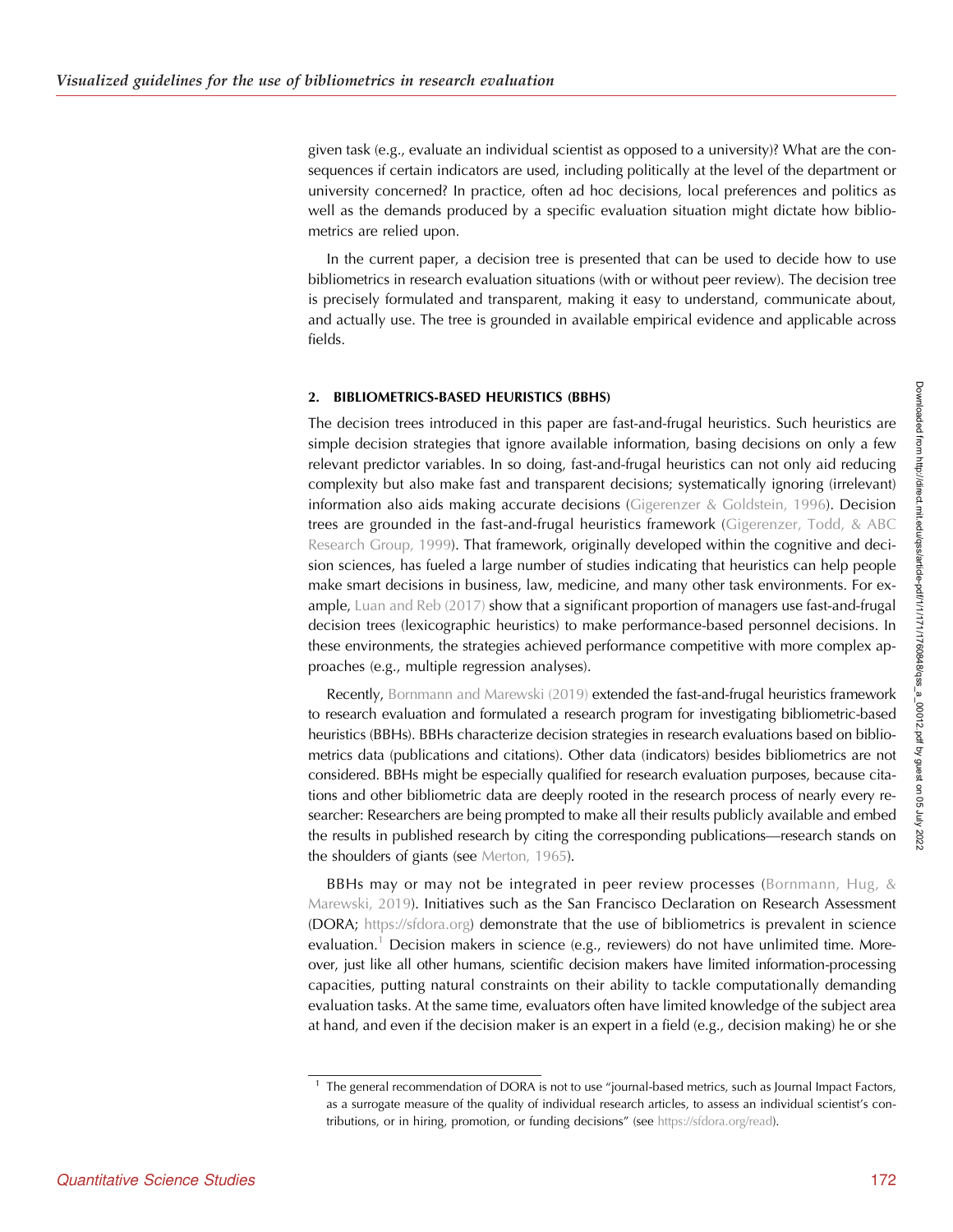might not be an expert in the target area of research (e.g., decisions with the take-thebest heuristic; see below)—a truism, partially fueled by extreme specialization tendencies in some fields.

In short, decisions in science are made in the context of limited information processing capacity, time, and knowledge (see [Marewski, Schooler, & Gigerenzer, 2010\)](#page-11-0). To use a term coined by Nobel Laureate Herbert Simon, decision makers' rationality is bounded. Heuristics are models of bounded rationality. They are rules of thumb which perform well under conditions of limited time, knowledge, and information-processing capacity [\(Katsikopoulos, 2011\)](#page-11-0). They do not use all the information available in a given decision environment but a selection for making reasonable decisions that are ecologically adequate (e.g., bibliometrics data in the case of BBHs). Thus, heuristics "involve partial ignorance" [\(Mousavi & Gigerenzer, 2017](#page-11-0), p. 376). The more redundancy and intercorrelations there are in the complete information, the better are the decisions based on selected information [\(Marewski et al., 2010](#page-11-0)).

Heuristics frequently consist of search rules, stopping rules, and decision rules: "A search rule that specifies what information (e.g., predictor variables) is searched for and how (i.e., in what order), a *stopping rule* that delineates when information search comes to an end, and a decision rule that determines how the acquired information is employed (e.g., combined) to classify objects (e.g., patients)" ([Bornmann & Marewski, 2019,](#page-10-0) p. 424). If we transfer these rules to the area of research evaluation, a one-cue heuristic (BBH) could be as follows: Imagine a funding organization in biomedicine with the goal of selecting exceptional scientists for a group leader position. The organization is especially interested in scientists with an excellent publication record who are selected in an informed peer review process: The reviewers decide based on an extensive bibliometric report and by reading selected publications. Some years ago, however, the organization was confronted with the problem of receiving too many applications. The informed by peer review process did not have the capacity to (properly) review all applications. Thus, the organization decided to introduce the following one-cue BBH for a preselection of applications. A smaller pool of the applications is then reviewed by the peers.

The preselection is based on a single indicator that targets an important goal of the organization: research excellence (expressed by an exceptional publication record). The three building blocks for the one-cue BBH are as follows:

- 1. Search rule: Search all publications (articles and reviews) published by the applicants in Web of Science (WoS, Clarivate Analytics). Download the publications.
- 2. Stopping rule: Send the publication lists to the applicants for validation. If publications are missing, improve the search rules. Add to the validated lists information about whether the publications belong to the 10% most frequently cited publications in the corresponding subject category and publication year (i.e., whether they are highly cited publications).
- 3. Decision rule: Divide the number of highly cited publications by the number of years since publishing the first publication (to generate age-normalized numbers: see [Bornmann & Marx, 2014](#page-10-0)). Sort the applicants by the age-normalized number of highly cited publications in descending order and select the top x% of applicants. These are the applicants for reviewing by the peers.

The organization involved scientometric experts, experts from biomedicine, and representatives of the organization to (empirically) check that the BBH fulfills the desired objective. The BBH is annually evaluated as to whether it should be improved (reformulated) or not.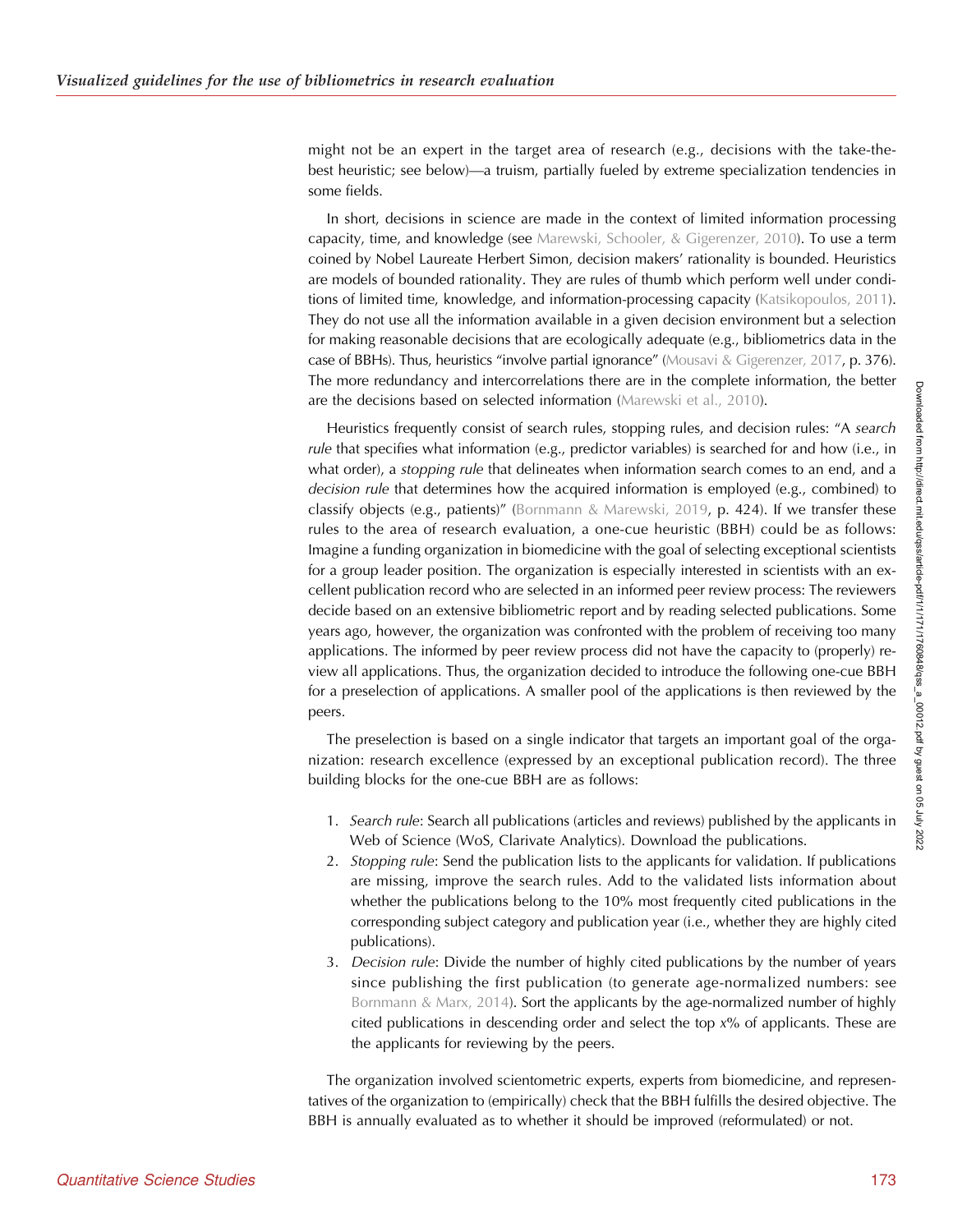The application of this and similar BBHs does not mean that decisions based on bibliometrics are recommended for all evaluation contexts. Rather, the fast-and-frugal heuristics research program assumes that any given heuristic is suitable only for certain, but not all, task environments: Heuristics are ecologically rational, not globally rational (Todd, Gigerenzer,  $\&$ [ABC Research Group, 2012](#page-11-0)). That is not different for BBHs, which can and should only be used in selected situations (e.g., for the selection process of a specific funding organization see above). These situations can be identified, for instance, by studies that compared assessments based on bibliometrics and peer review. To illustrate this point, [Traag and Waltman](#page-11-0) [\(2019\)](#page-11-0) analyzed the agreement between metrics and peer review in the UK REF 2014. Their model suggests that "for some fields, the agreement between metrics and peer review is similar to the internal agreement of peer review. This is the case for three fields in particular: Clinical Medicine, Physics, and Public Health, Health Services & Primary Care."

Using the same data set, [Rodriguez Navarro and Brito \(2019\)](#page-11-0) conclude as follows: "the present results indicate that in many research areas the substitution of a top percentile indicator for peer review is possible". Similar results have been published by [Pride and Knoth \(2018\)](#page-11-0) and [Harzing \(2017\)](#page-10-0). Comparing scores from international university rankings and biblio-metrics, [Robinson-Garcia, Torres-Salinas, Herrera-Viedma, and Docampo \(2019\)](#page-11-0) conclude that "ranking scores from whichever of the seven league tables under study can be explained by the number of publications and citations received by the institution (p. 232)." Thus, ranking scores might be substituted by bibliometrics. The results of all these studies point out that simplified decision rules based on bibliometrics may provide fast and accurate decisions that may not deviate much from peers' decisions or university rankings.

From this ecological view, BBHs in general are neither good nor bad. They can be assessed only with respect to the evaluation situation in which they are applied (see [Moed, Burger,](#page-11-0) [Frankfort, & van Raan, 1985](#page-11-0)). The better the functional match is between a certain BBH and its evaluation situation, the higher the level of its ecological rationality (see [Mousavi & Gigerenzer,](#page-11-0) [2017](#page-11-0); [Waltman, 2018](#page-11-0)). Specifically, the fast-and-frugal heuristics research program assumes that people select between different heuristics as a function of the task environment at hand. Selecting the adequate heuristic for a given task can aid in making clever decisions. Hence, in addition to describing how people make decisions, models of heuristics can also be interpreted prescriptively: What heuristics should decisions makers, ideally, use in a given environment in order to produce desirable outcomes? In which environment does a certain heuristic perform well with respect to criteria such as accuracy, frugality, speed, or transparency of decision making—or not?

Bibliometrics-based decision trees (BBDTs), which are introduced in this study, are visualized BBHs (heuristics are usually formulated as text only). BBDTs consist of a sequence of nodes with questions which are answered for a specific evaluation situation (see [Katsikopoulos, 2011\)](#page-11-0). Exits at the nodes lead to appropriate bibliometrics for the situation. BBDTs can be seen as adaptive bibliometrics toolboxes (including selected BBHs) which functionally match with certain evaluation tasks. The goal of BBDTs is prescriptive by recommending when (and how) one should use which BBH or bibliometric indicator, respectively (see [Raab & Gigerenzer, 2015](#page-11-0)).

The bibliometrics literature provides many hints as to which bibliometrics data and indicators should be applied (or not) in certain environments. The following sections draw on that literature and explain decision trees (BBDTs), which can be used to decide on the proper use of appropriate heuristics (BBHs) in concrete evaluation situations. Although these BBDTs try to include only rules that might be standard in the bibliometrics field, the standards are frequently questioned (e.g., [Opthof & Leydesdorff, 2010\)](#page-11-0) and lead to internal discussions (e.g., [van Raan,](#page-11-0) [van Leeuwen, Visser, van Eck, & Waltman, 2010](#page-11-0)).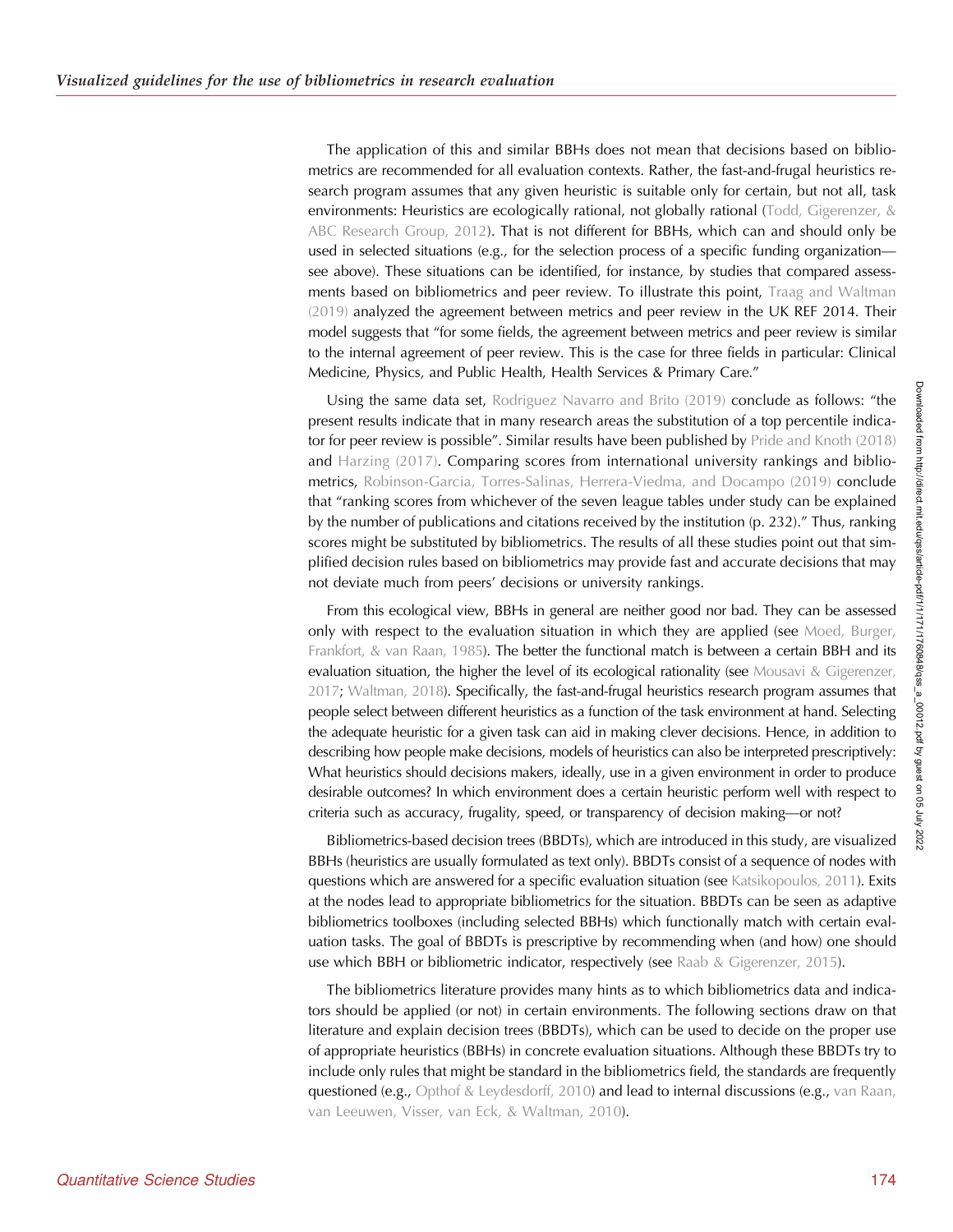# 3. DECISION TREES

Decision trees can be defined as visualized lexicographic heuristics that are used for the categorization of cases [\(Kurz-Milcke & Gigerenzer, 2007;](#page-11-0) [Martignon, Vitouch, Takezawa, &](#page-11-0) [Forster, 2011\)](#page-11-0). The term "lexicographic" has its roots in the term "lexicon," in which entries are sorted by the order of their letters. [Kelman \(2011\)](#page-11-0) defines lexical decisions as follows: "A decision is made lexically when a subject chooses A over B because it is judged to be better along a single, most crucial dimension, without regard to the other 'compensating' virtues that B might have relative to A. Thus, for instance, one would have chosen some restaurant A over B in a lexical fashion if one chose it because it were cheaper and did not care about other traits, like its quality, proximity, level of service, and so on" (p. 8). Take-the-best heuristics are typical representatives of lexicographic heuristics that work with the following building blocks (see [Scheibehenne & von Helversen, 2009\)](#page-11-0):

Search rule: The most important cue is searched among the available cues.

Stopping rule: The search is stopped if the option with the highest cue value is found. Decision rule: This option is selected. If several options with equal cue values exist, the next important cue is considered (see [Marewski et al., 2010;](#page-11-0) [Raab & Gigerenzer, 2015](#page-11-0)).

In a series of computer simulations with 20 real-world data sets, [Czerlinski, Gigerenzer, and](#page-10-0) [Goldstein \(1999\)](#page-10-0) showed that lexicographic heuristics outperform more complex inference methods, such as multiple linear regressions. At the same time, lexicographic take-the-best heuristics can be explained well with the use of bibliometrics reports on single scientists in research evaluation. Suppose the report includes the results of many analyses concerning productivity, citation impact, collaboration, and theoretical roots. Because the decision makers are interested in an outstanding scientist (most important cue) rooted in a specific theoretical tradition (second most important cue) with frequent international collaborations (third most important cue), the decision makers select the scientists with the most papers belonging to the 1% most frequently cited within their field and publication year ( $P_{top 1\%}$ , targeting the most important cue). Since two scientists perform similarly, the decision makers select the scientist who is active in the desired theoretical tradition (and reject the other who is not). Because the consideration of the theoretical tradition allows to discriminate between the scientists, the selection process finishes (and does not consider the third aspect, international collaborations).

Decision trees are processes that can be described in terms of tree-structured decision rules ([Martignon et al., 2011](#page-11-0)). Decision trees consists of three elements: (a) Nodes represent cuebased questions, (b) branches represent answers to these questions, and (c) exits represent de-cisions and leavings of the tree ([Phillips, Neth, Woike, & Gaissmaier, 2017\)](#page-11-0).<sup>2</sup> Decision trees are always lexicographic; once a decision has been made based on a certain piece of information, no other information is used in the decision-making process. In the example given above (the selection of a single scientist), no indicators are used besides citation impact and publication output [\(Phillips et al., 2017](#page-11-0)). Fast-and-frugal decision trees (FFTs)—as a subgroup of decision trees—are defined by [Martignon, Katsikopoulos, and Woike \(2008\)](#page-11-0) as trees that have exactly two branches from one node, whereby one or both branches lead to exits.

The root node is the starting point in the use of decision trees. Various further levels follow at which one cue is processed at each level. Two types of nodes exist: (a) the first type is branch oriented. A node contains a question about the evaluated case. The answer then leads

<sup>&</sup>lt;sup>2</sup> [Phillips et al. \(2017\)](#page-11-0) define decision trees as "supervised learning algorithms used to solve binary classification tasks." In this study, another kind of decision tree is proposed that does not accord with this definition.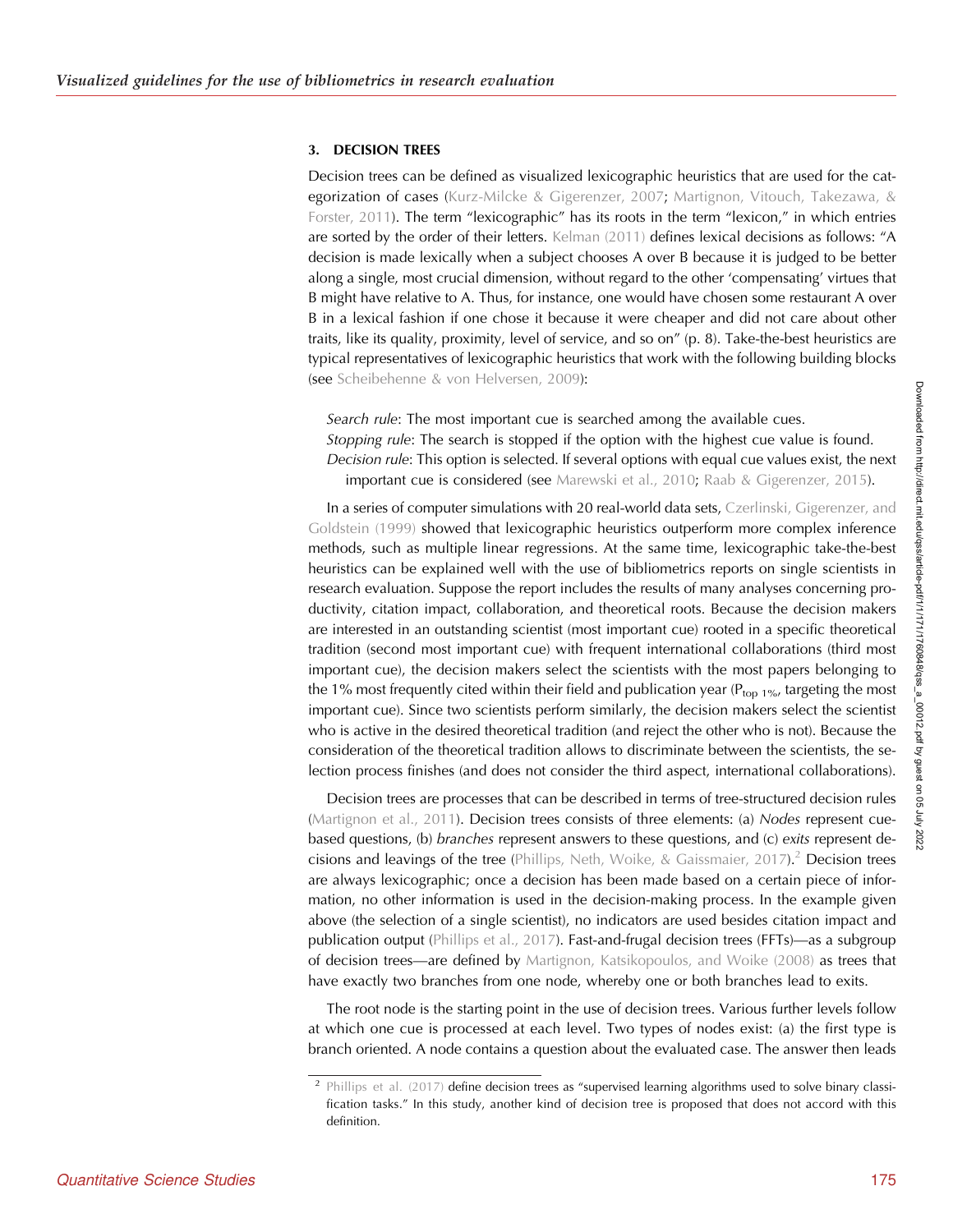to another node at further levels. (b) The second type is exit-oriented. The evaluated case is categorized and the decision process stops. In principle, decision trees may consist of dozens of nodes within a complex network of branches, which might be complicated to read. [Katsikopoulos \(2011\)](#page-11-0) recommends therefore that "for trees to be easy for people to understand and apply, they should not have too many levels, nodes, or attributes" (p. 13).

Because decision trees are visualizations with clearly understandable rules for application, they are useful tools for situations in which application errors must be avoided or where it is important that all stakeholders are aware of the decision process (e.g., candidates for tenure should know, in advance, on what dimensions and how they will be evaluated). Along the same lines, one might also argue that decision trees are useful tools for making decisions that come with important consequences. Finally, trees are also particularly suitable for situations of time pressure, because they simplify decision processes and hence allow speeding them up. For FFTs, specific software has been developed—written in the open-source R language—for creating, visualizing, and evaluating decision trees ([Phillips et al., 2017\)](#page-11-0).

According to [Phillips et al. \(2017\),](#page-11-0) FFTs have three important advantages: "First, FFTs tend to be both fast and frugal as they typically use very little information … FFTs are heuristics by virtue of ignoring information … Second, FFTs are simple and transparent, allowing anyone to easily understand and use them … FFTs can make good predictions even on the basis of a small amount of noisy data because they are relatively robust against a statistical problem known as overfitting" (p. 347). As is usual for heuristics in general, decision trees provide an adaptive toolbox whereby each decision tree is appropriate for a given evaluation situation. Thus, it is necessary to specify for each decision tree the relevant situations, which means the environments in which it allows successful decisions ([Marewski et al., 2010](#page-11-0)).

# 4. METHODS

The BBDT exemplar presented in this study has been developed based on literature overviews of bibliometrics (e.g., [de Bellis, 2009;](#page-10-0) [Todeschini & Baccini, 2016](#page-11-0); [van Raan, 2004;](#page-11-0) [Vinkler,](#page-11-0) [2010\)](#page-11-0). The author of this paper works as professional bibliometrician in research evaluation whereby the development of the BBDT is based on his practical experiences. He also has extensively published standards of good practice for using bibliometric data in research evaluation (e.g., [Bornmann, in press](#page-10-0); [Bornmann et al., 2014;](#page-10-0) [Bornmann & Marx, 2014;](#page-10-0) [Bornmann,](#page-10-0) [Mutz, Neuhaus, & Daniel, 2008](#page-10-0)). Some of these standards have been used to develop the decision tree. It is the general idea of the BBDT to guide the use of bibliometric indicators in specific situations of research evaluation.

# 5. RESULTS

The BBDT presented in the following is a tool for making decisions in bibliometrics-based research evaluations. The development of the BBDT followed the key question raised by [Phillips et al. \(2017\)](#page-11-0) in the context of decision making: "How to make good classifications, and ultimately good decisions, based on cue information" (p. 345)? The BBDT is prescriptive and oriented toward ecological rationality (see [Marewski et al., 2010\)](#page-11-0). In the process of developing the BBDT, the experience has been that this process was not only interesting in view of the application by the later user but was also interesting for the developer, because he had to think about the evaluation situation, available indicators, evaluation goals, etc. These aspects are usually not considered in processes of new indicator developments in scientometrics, because they focus on technical improvements of indicators.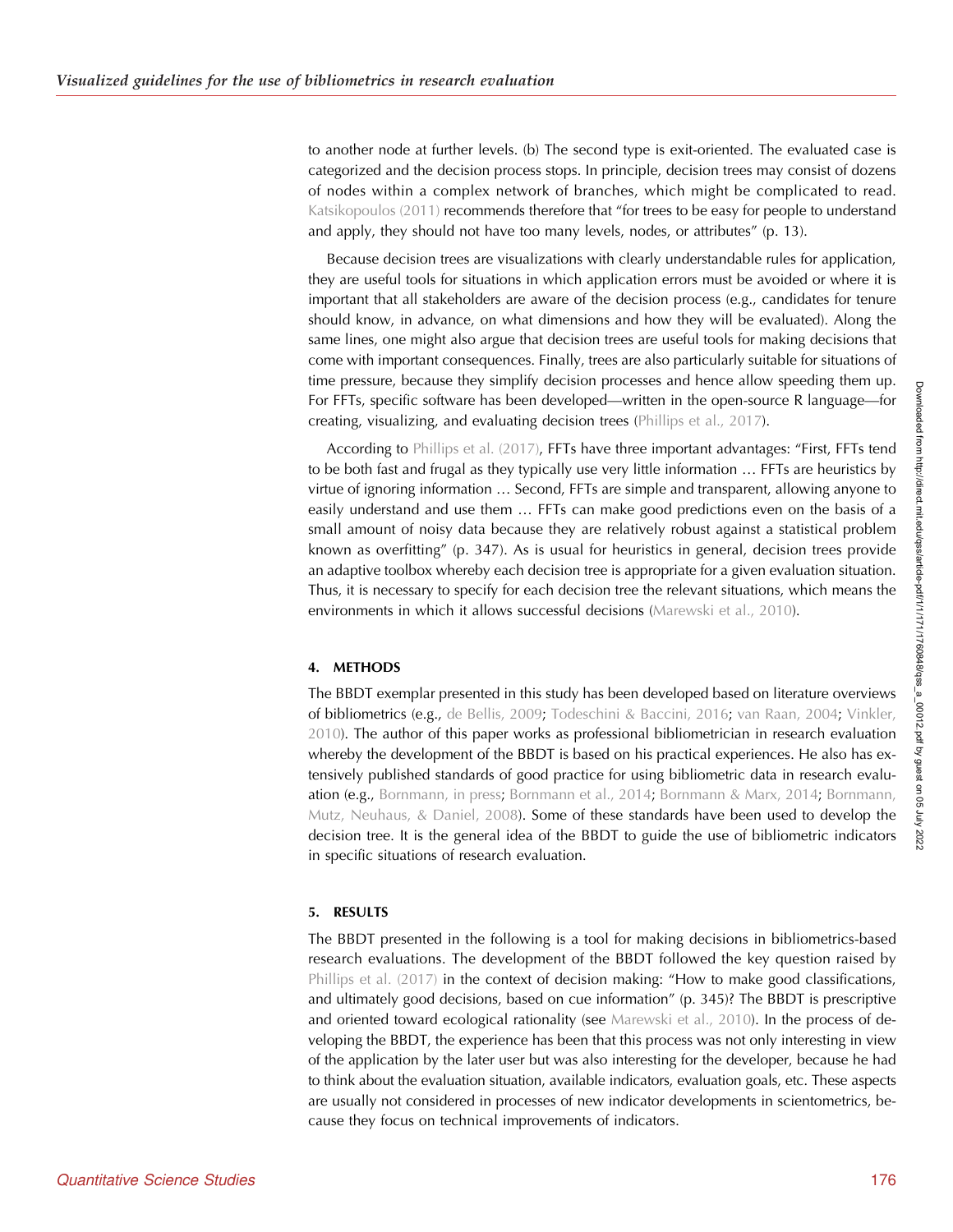The BBDT focuses on the use of citation impact indicators in research evaluation. Much research in bibliometrics deals with the development of field-normalized indicators ([Waltman, 2016\)](#page-11-0). These indicators have been introduced because citation rates are dependent on not only the quality of papers but also field-specific publication and citation practices [\(Bornmann, in press](#page-10-0)). By considering expected field-specific citation rates as reference standards, field-normalized citation indicators provide information on citation impact that is field-specifically standardized and can be used in cross-field comparisons (e.g., for the comparison of different countries). For example, the  $PP_{top 10\%}$  indicator—the recommended field-normalized indicator for institutional citation impact measurements ([Hicks et al., 2015](#page-10-0); [Waltman et al., 2012](#page-11-0))—is the proportion of papers (published by an institution) that belong to the 10% most frequently cited papers in the corresponding subject categories (and publication years). Since many units in science publish research in different fields, field-normalized indicators are very necessary. The most important disadvantages of field-normalized indicators are, however, their complexity (because they are more complex than simple citation rates, their results are more difficult to interpret) and their lost link to the underlying citation impact data (the field-normalized data can be different from the citation data that can be found in the Scopus or WoS databases).

In a recent conference paper, [Waltman \(2018\)](#page-11-0) argues for using the difference between the micro- and macro levels to decide whether field-normalized indicators should be used or not. Only field-normalized indicators would have the necessary validity to be used at the macro level on which experts view the world exclusively through indicators. The most important va-lidity criterion mentioned by [Waltman \(2018\)](#page-11-0) is the question of whether the units are active in multiple fields (or not). This question focuses on not only the research of different units but also the research within the units. The use of simple citation rates for research evaluation might lead to distorted world views if units are active in multiple fields. For example, universities with a focus on biomedical research might have an advantage in research impact measurements against universities with other focuses (e.g., engineering and technology), simply because they are active in fields with high publication activity and—on average—many cited references listed in the papers (and not because of their high quality of papers).

[Figure 1](#page-7-0) visualizes a BBDT which considers both aspects—(1) micro/macro level and (2) research orientation in single or multiple fields—to decide whether field-normalized or nonnormalized indicators should be used in a research evaluation situation. Because we can assume that evaluations at the country and university levels always target research which has been done in multiple fields, field-normalized indicators should be used in all situations (based on multidisciplinary classification systems such as journal sets proposed by Clarivate Analytics or Elsevier). Researchfocused institutions and single researchers can be active in single or multiple fields. Some research-focused institutions are specialized in research topics of certain fields (e.g., the European Molecular Biology Laboratory, EMBL), and others have a broader research spectrum. The same is true with single scientists—to a limited extent—since scientists are as a rule focused on research in a single field. Thus, for both units the decision in the concrete evaluation situation must be made on whether the focus is on one field only or on several fields.

In [Figure 1](#page-7-0), another distinction is made between research (at research-focused institutions or by single researchers) that is done in multiple subfields or not (given that these units do research in only one field). For example, economists can be active in various subfields, such as financial economics or industrial organization (see [Bornmann & Wohlrabe, 2019](#page-10-0)). These subfields can be concerned by different citation rates, why [Bornmann, Marx, and Barth \(2013\)](#page-10-0) propose to consider these differences in research evaluation by calculating subfield-normalized citation rates (see [Narin, 1987\)](#page-11-0). In recent years, subfield-normalized citation rates have been calculated based on the following monodisciplinary classification systems: Medical Subject Headings (MeSH)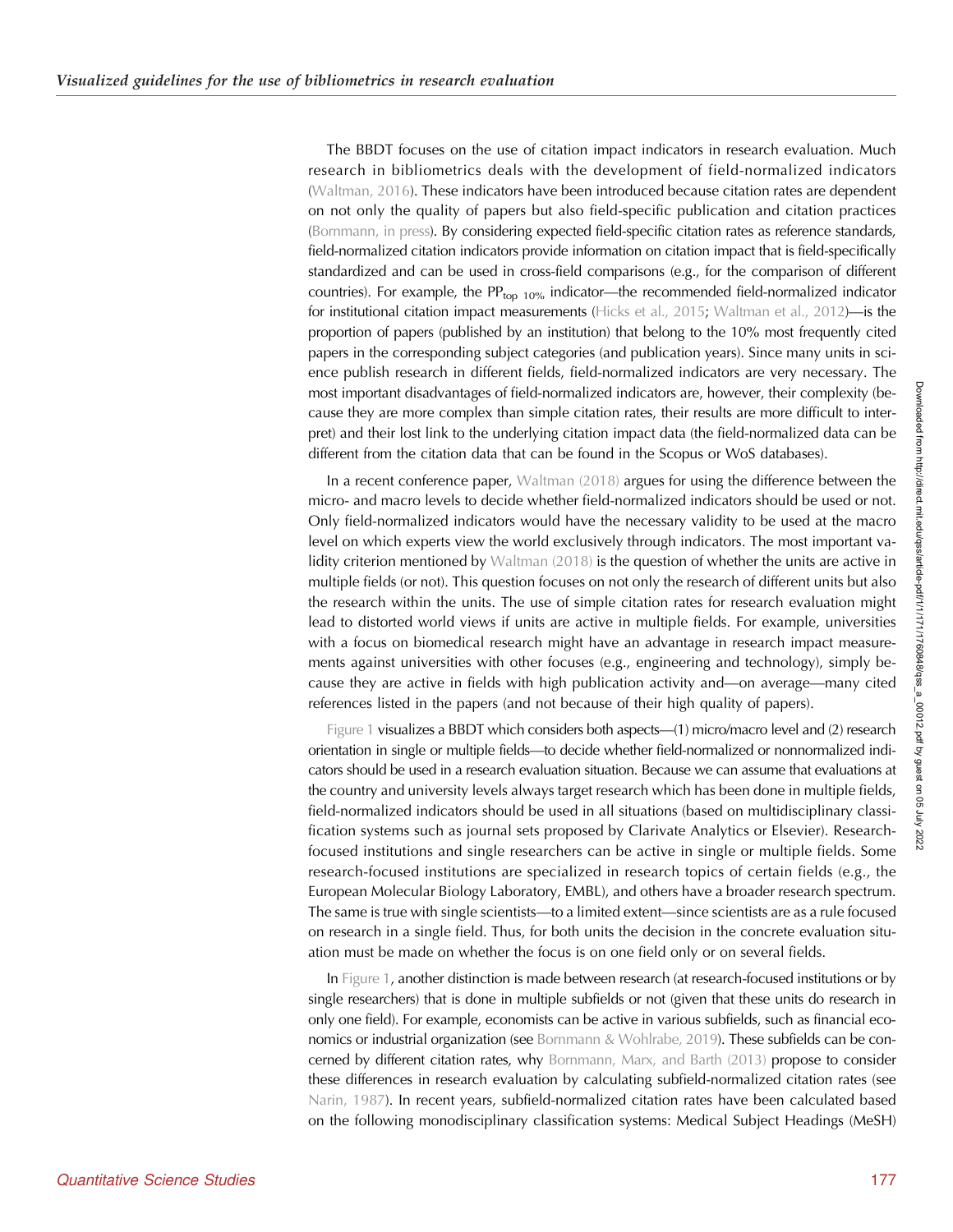<span id="page-7-0"></span>

Figure 1. Decision tree (BBDT) for selecting (sub-)field-normalized or nonnormalized citation impact indicators in an evaluation situation.

[\(Boyack, 2004](#page-10-0)), Physics and Astronomy Classification Scheme (PACS) [\(Radicchi & Castellano,](#page-11-0) [2011\)](#page-11-0), sections of the American Sociological Association (ASA) ([Teplitskiy & Bakanic, 2016\)](#page-11-0), and Journal of Economic Literature (JEL) codes [\(Bornmann & Wohlrabe, 2019](#page-10-0)).

# 6. DISCUSSION

The "royal road" in research evaluation can be summarized as follows: Judgments are based on peer review processes that include complete search and processing of information in decisionmaking. All information about a unit (e.g., an institution or a research group) is made available to decision makers who use all the information to make a preliminary recommendation or final decision (e.g., on funding or hiring). The information is usually weighted according to its predictive value for the evaluation task. The problem with these processes is, however, that they occasion high costs and absorb the valuable time of evaluating researchers, reviewers, and decision makers. For example, the 2014 UK REF panel for physics consisted of 20 members. According to [Pride and Knoth \(2018\)](#page-11-0), 6,446 papers have been submitted as outputs from the universities. Because each paper should be read by two reviewers—which increases the number of papers for reading to  $6,446 \times 2 = 12,892$  paper instances—more than 600 papers had to be read on average within less than one year.

According to [Hertwig and Todd \(2003\),](#page-10-0) the tendency to use complex procedures including all information seems to follow a certain belief: "Scientific theorizing, visions of rationality and common wisdom alike appear to share a mutual belief: the more information that is used and the more it is processed, the better (or more rational) the choice, judgment or decision will be" (p. 220). However, the successful actions of people in daily life question this belief: "On a daily basis, people make both important and inconsequential decisions under uncertainty, often under time pressure with limited information and cognitive resources. The fascinating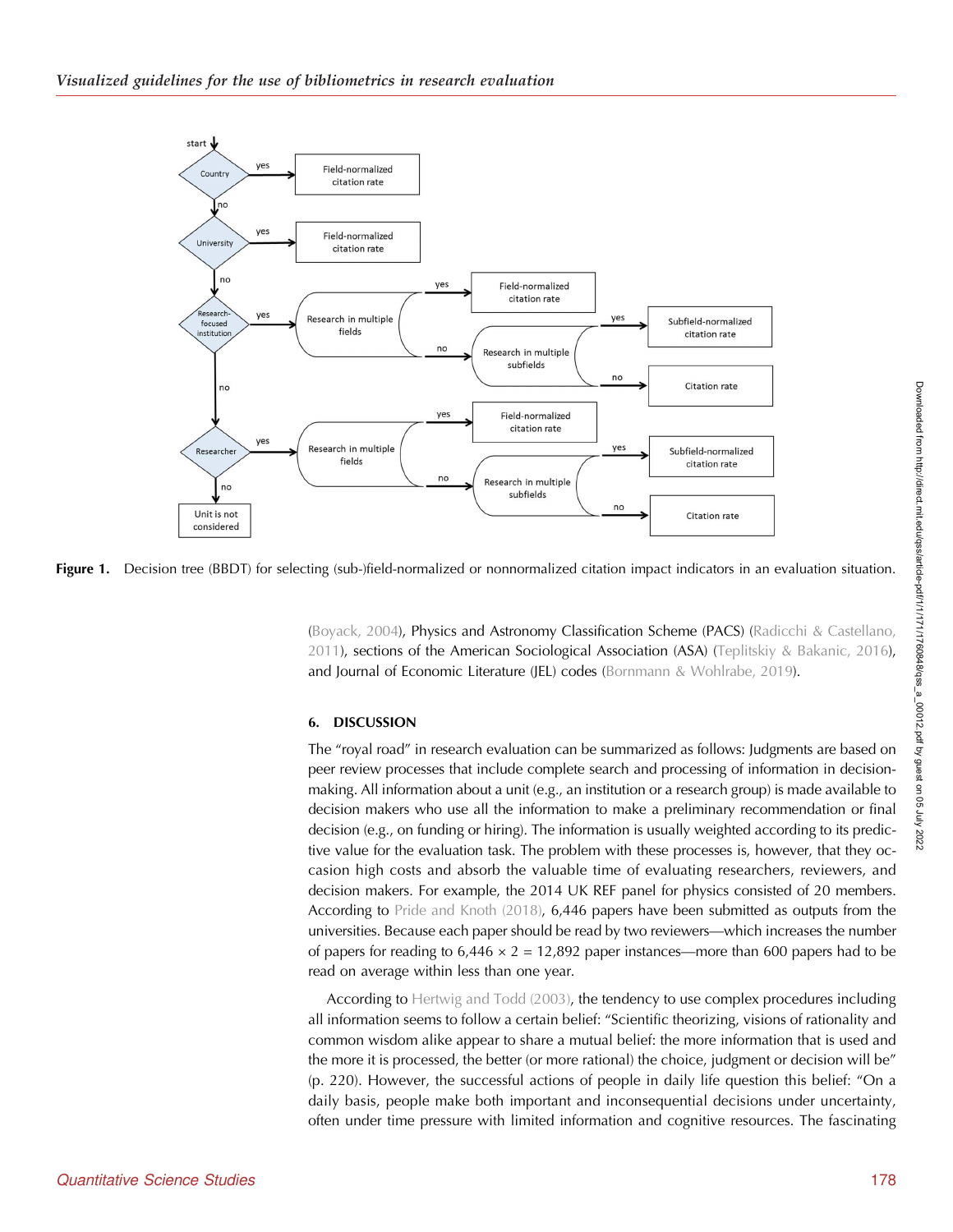phenomenon is that most of the time, a majority of people operate surprisingly well despite not meeting all requirements of optimization, be they internal (calculative abilities) or external (information access)" ([Mousavi & Gigerenzer, 2017](#page-11-0)). [Hertwig and Todd \(2003\)](#page-10-0) conclude therefore that "making good decisions need not rely on the standard rational approach of collecting all available information and combining it according to the relative importance of each cue simply betting on one good reason, even one selected at random, can provide a competitive level of accuracy in a variety of environments" (p. 223).

Bibliometrics combines methods and data that can be used to make performance decisions in science by focusing on only a part of the available information. Since the introduction of bibliometrics decades ago, it has become more and more popular in research evaluation. For example, the results of [Hammarfelt and Haddow \(2018\)](#page-10-0) show that about one-third of their respondents in a survey stated that "they had used metrics for evaluation or self-promotion in applications and CVs" (p. 927). This large share of respondents is a surprising result, since they identified themselves as being in the humanities, where the missing coverage of the literature in bibliometrics databases makes the use of bibliometrics indicators problematic. It seems that even in environments in which the use of bibliometrics is highly problematic, its use is popular.

Because bibliometrics is based on partial and nonrandom ignorance of other data or indicators and can be applied in a time-efficient and effortless way, [Bornmann and Marewski \(2019\)](#page-10-0) made a connection between bibliometrics and heuristics and introduced BBHs. Heuristics are defined as "simple decision-making strategies, also called 'rules of thumb', that make use of less than complete information … more and more researchers are beginning to realise, especially in fundamentally uncertain domains such as medicine, that expertise and good decision making involve the ignoring of some information" ([Wegwarth, Gaissmaier, & Gigerenzer, 2009](#page-11-0), p. 722). The heuristics research program introduced by [Gigerenzer, Todd, and ABC Research Group \(1999\)](#page-10-0) has already studied the use of heuristics in various fields, including psychology, demography, economics, health, transportation, and biology. The program is based on the bounded rationality view by [Simon \(1956](#page-11-0), [1990\)](#page-11-0), who argues that people use simple strategies in situations where resources are sparse. Simon's view of problem solving is known as satisfying: People search for real-world solutions and avoid complex solutions (which are time consuming and difficult to apply; see [Tuccio, 2011](#page-11-0)).

BBHs are decision strategies that are solely based on publication and citation data. These strategies ignore information about performance (e.g., amount of third-party funds raised, assessments of single publications by experts), which allows quick decisions in research evaluation. An "ideal" BBH is an empirically validated strategy for performance decisions on certain units (e.g., researchers or papers) in a specific evaluation environment using a clearly defined set of bibliometric indicators integrated in certain (search, stopping, and decision) rules. The introduction of BBHs by [Bornmann and Marewski \(2019\)](#page-10-0) should not be understood as a general push for using bibliometrics in research evaluation. In contrast, it is a call to investigate the evaluative use of bibliometrics more extensively. Answers are needed on the following (and similar) questions: In which situations is it reasonable to use bibliometrics? When should bibliometrics be combined with peer review? Are there situations in which bibliometrics should be avoided? For example, if one has identified situations in which bibliometrics comes to the same results as peer review, one might think about the replacement of peer review by bibliometrics (e.g., in the UK REF). It does not help to demonize or push the use of bibliometrics in general. We need research that shows in which situations it is useful and in which not.

This study introduces an exemplar BBDT that can be used in specific research evaluation situations. Decision trees are prototypical noncompensatory algorithms that are applied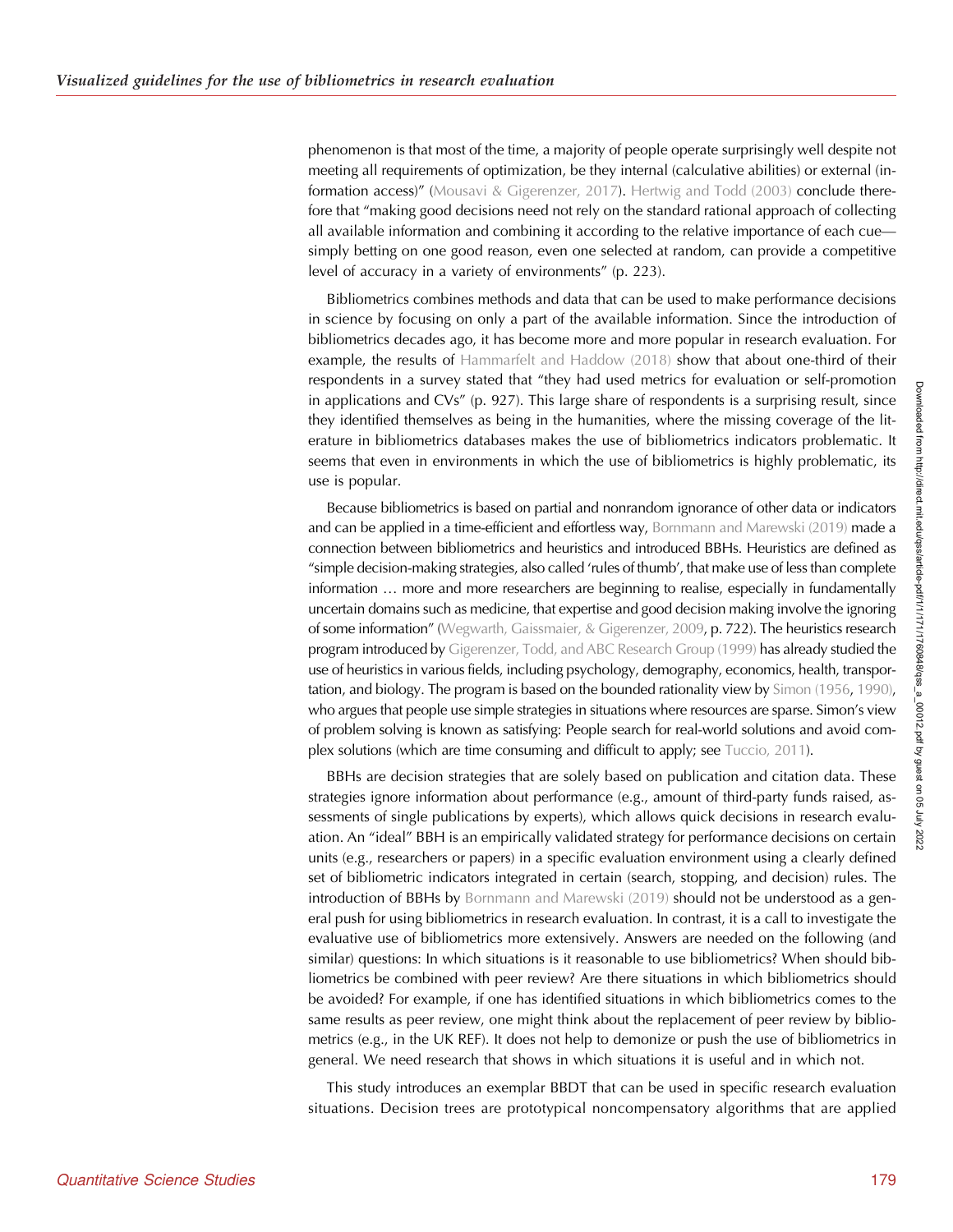sequentially until a final decision is reached. They are graphical representations of a set of rules that operate as lexicographic classifiers (see [Martignon et al., 2011\)](#page-11-0). Decision trees consist of nodes (cue-based questions), branches (answers to questions), and exits (decisions) ([Phillips et al., 2017\)](#page-11-0). According to [Luan and Reb \(2017\),](#page-11-0) empirical studies in many domains have shown that people often decide with noncompensatory strategies that are similar to decision trees. One reason might be that compensatory strategies work better in "small world" situations in which much information is known and everything is calculable. However, many decisions (especially in research evaluation) are not "small world" situations but "are characterized by unclear utilities, unknown probabilities, and often multiple goals. These conditions severely restrict the effectiveness of compensatory strategies in finding the optimal solutions" [\(Luan](#page-11-0) [& Reb, 2017,](#page-11-0) p. 31). "Ideal" BBDTs are appropriate visualizations of one or several "ideal" BBHs (as explained above).

The BBDT presented in this study is practically oriented for deciding, in specific evaluation situations, which indicator should be used. The decision tree can be characterized as a kind of checklist, which is—according to Tuccio  $(2011)$ —"the simplest form of a heuristic as they specify a procedure or rule" (p. 42). The proposed BBDT can be used as guidance to find an answer to the question of in which situations simple indicators such as mean citation rates are reasonable and in which situations more elaborate indicators (normalized indicators on the field or subfield level) should be applied.

Most BBDTs are valid only for a certain time period. New bibliometrics indicators are proposed that improve established indicators, and more appropriate statistical methods are proposed for analyzing bibliometric data. Thus, the improvement of BBDTs is an ongoing task that should involve as many professional bibliometricians (and scientists concerned) as possible ([Marewski et al., 2010\)](#page-11-0). In my opinion, the generation and continuous revision of BBDTs could be handled by the International Society for Informetrics and Scientometrics (ISSI)—the international association of scholars and professionals active in the interdisciplinary study science of science, science communication, and science policy (see [www.issi-society.org](http://www.issi-society.org)). ISSI could implement BBDTs in software tools with well-designed interactive user interfaces that guide the user through the different choices that need to be made.

To be clear, BBDTs are not introduced in this paper as new tools for application in "desktop bibliometrics." As outlined in section 1, the term *desktop bibliometrics* describes the application of bibliometrics by decision makers (e.g., deans or administrators) with the help of "click the button tools" without involving experts in scientometrics and the evaluated fields. In general, it should be the goal to include these experts in the processes of developing and establishing BBDTs to decide what is to be assessed, what analyses make sense, and what data sources should be used. In principle, both groups could also be involved in the interpretation of the results of BBDTs. BBDTs are intended to structure available standards in the field of scientometrics and to facilitate the application of these standards.

Because bibliometrics-based research evaluations refer to a broad spectrum of data, analyses, and tasks, further BBDTs should be developed for the practical application of bibliometrics (or BBHs). For instance, BBDTs could be developed that help a user choose which bibliometric data source (WoS, Scopus, Dimensions, PubMed, Google Scholar, Microsoft Academic, Crossref, etc.) to work with. Another option is to think of a BBDT that helps a user choose, based on the aim one has, the type of unit one is focusing on, and the field in which this unit is active, how to carry out a research evaluation (e.g., based only on bibliometrics, based only on peer review, or based on some combination of the two). A third option could be a BBDT that helps a user to choose a bibliometric indicator for evaluating the impact of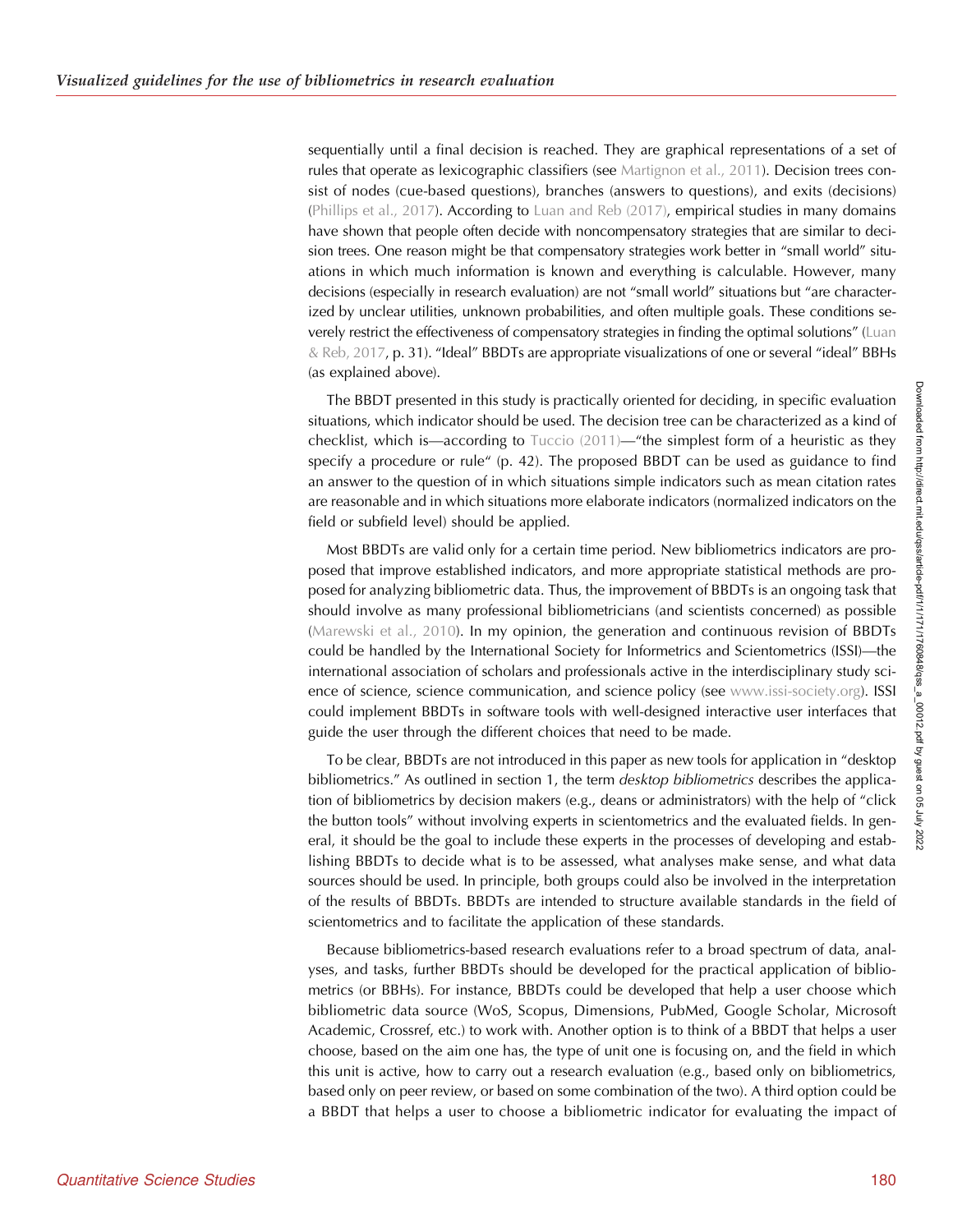<span id="page-10-0"></span>journals (2-year journal impact factor, 5-year journal impact factor, Eigenfactor, Article Influence Score, CiteScore, Source Normalized Impact per Paper, SCImago Journal Rank, etc.). A fourth option could be a BBDT for the choice of indicators that can be used for the evaluation of individual researchers (see Bornmann & Marx, 2014).

# ACKNOWLEDGMENTS

I thank Julian Marewski for helpful suggestions improving an earlier version of this paper.

# COMPETING INTERESTS

The author declares that there are no competing interests.

# FUNDING INFORMATION

No funding has been received for this research.

# DATA AVAILABILITY

Not applicable.

# **REFERENCES**

- Bornmann, L. (in press). Bibliometric indicators—methods for measuring science. In R. Williams (Ed.), Encyclopedia of Research Methods. Thousand Oaks, CA, USA: Sage.
- Bornmann, L., Bowman, B. F., Bauer, J., Marx, W., Schier, H., & Palzenberger, M. (2014). Bibliometric standards for evaluating research institutes in the natural sciences. In B. Cronin & C. Sugimoto (Eds.), Beyond Bibliometrics: Harnessing Multidimensional Indicators of Scholarly Impact (pp. 201–223). Cambridge, MA, USA: MIT Press.
- Bornmann, L., Hug, S., & Marewski, J. N. (2019). Bibliometricsbased heuristics: What is their definition and how can they be studied? Retrieved November 5, 2019, from [https://arxiv.org/](https://arxiv.org/abs/1810.13005) [abs/1810.13005](https://arxiv.org/abs/1810.13005)
- Bornmann, L., & Marewski, J. N. (2019). Heuristics as conceptual lens for understanding and studying the usage of bibliometrics in research evaluation. Scientometrics, 120(2), 419–459.
- Bornmann, L., & Marx, W. (2014). How to evaluate individual researchers working in the natural and life sciences meaningfully? A proposal of methods based on percentiles of citations. Scientometrics, 98(1), 487-509. [https://doi.org/10.1007/s11192-](https://doi.org/10.1007/s11192-013-1161-y) [013-1161-y](https://doi.org/10.1007/s11192-013-1161-y)
- Bornmann, L., Marx, W., & Barth, A. (2013). The normalization of citation counts based on classification systems. Publications, 1(2), 78–86.
- Bornmann, L., Mutz, R., Neuhaus, C., & Daniel, H.-D. (2008). Use of citation counts for research evaluation: Standards of good practice for analyzing bibliometric data and presenting and interpreting results. Ethics in Science and Environmental Politics, 8, 93–102. <https://doi.org/10.3354/esep00084>
- Bornmann, L., & Wohlrabe, K. (2019). Normalisation of citation impact in economics. Scientometrics, 120(2), 841-884. [https://doi.](https://doi.org/10.1007/s11192-019-03140-w) [org/10.1007/s11192-019-03140-w](https://doi.org/10.1007/s11192-019-03140-w)
- Boyack, K. W. (2004). Mapping knowledge domains: Characterizing PNAS. Proceedings of the National Academy of Sciences of the United States of America, 101, 5192–5199.
- Czerlinski, J., Gigerenzer, G., & Goldstein, D. G. (1999). How good are simple heuristics? In G. Gigerenzer, P. M. Todd, & ABC Research Group. (Eds.), Simple heuristics that make us smart (pp. 97–118). Oxford, UK: Oxford University Press.
- de Bellis, N. (2009). Bibliometrics and citation analysis: From the Science Citation Index to cybermetrics. Lanham, MD, USA: Scarecrow Press.
- Gigerenzer, G., & Goldstein, D. G. (1996). Reasoning the fast and frugal way: Models of bounded rationality. Psychological Review, 103(4), 650–669. [https://doi.org/10.1037/0033-](https://doi.org/10.1037/0033-295x.103.4.650) [295x.103.4.650](https://doi.org/10.1037/0033-295x.103.4.650)
- Gigerenzer, G., Todd, P. M., & ABC Research Group. (1999). Simple heuristics that make us smart. Oxford, UK: Oxford University Press.
- Hammarfelt, B., & Haddow, G. (2018). Conflicting measures and values: How humanities scholars in Australia and Sweden use and react to bibliometric indicators. Journal of the Association for Information Science and Technology, 69(7), 924–935. <https://doi.org/10.1002/asi.24043>
- Harzing, A.-W. (2017). Running the REF on a rainy Sunday afternoon: Do metrics match peer review? Retrieved August 5, 2018, from [https://harzing.com/publications/white-papers/running-the-ref-on-a](https://harzing.com/publications/white-papers/running-the-ref-on-a-rainy-sunday-afternoon-do-metrics-match-peer-review)[rainy-sunday-afternoon-do-metrics-match-peer-review](https://harzing.com/publications/white-papers/running-the-ref-on-a-rainy-sunday-afternoon-do-metrics-match-peer-review); [https://](https://openaccess.leidenuniv.nl/handle/1887/65202) [openaccess.leidenuniv.nl/handle/1887/65202](https://openaccess.leidenuniv.nl/handle/1887/65202)
- Hertwig, R., & Todd, P. M. (2003). More is not always better: The benefits of cognitive limits. In D. Hardman & L. Macchi (Eds.), Thinking: Psychological Perspectives on Reasoning, Judgment and Decision Making (pp. 213–231). Hoboken, NY; USA: Wiley.
- Hicks, D., Wouters, P., Waltman, L., de Rijcke, S., & Rafols, I. (2015). Bibliometrics: The Leiden Manifesto for research metrics. Nature, 520(7548), 429–431.
- Jappe, A., Pithan, D., & Heinze, T. (2018). Does bibliometric research confer legitimacy to research assessment practice? A sociological study of reputational control, 1972–2016. PLOS ONE, 13(6), e0199031. <https://doi.org/10.1371/journal.pone.0199031>